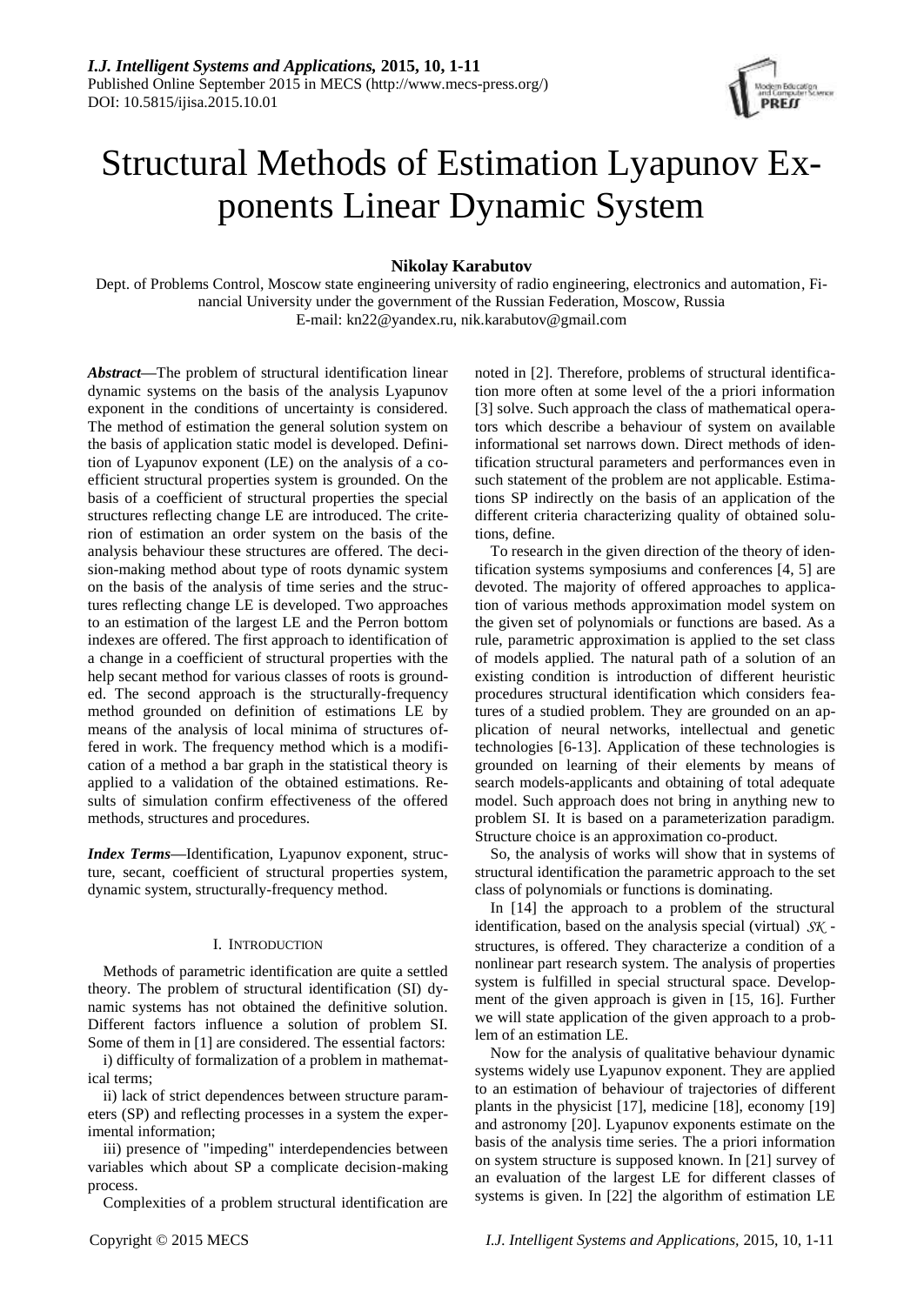of unknown dynamic system is offered. The algorithm gives estimations for all LE. It on application of networks with multivariable prediction is based. Monotonic sigmoid functions as a base of a network are used. The problem solution as selection of parameters of the functions approximating a time series by square-law criterion is given. From the analysis of works we obtain that in the majority of publications application LE is restricted by research of qualitative behaviour system. Other problems of the theory of identification will not be researched. Therefore, it is necessary to embroider area of the analysis performances LE for a solution of a wider spectrum of problems identification. To them we and a problem of structural identification will refer. The analysis of publications will show that from such positions of research were not fulfilled.

We a method of solution a problem structural identification linear dynamic systems on the basis of the analysis Lyapunov exponents in the conditions of a priori uncertainty offer. Solution of the problem we on the basis of the analysis the experimental information on system work search. For an evaluation of spectrum LE, the approach offered in [15, 23], is used. The method of estimation the general solution system on the basis of application static model is developed. Definition of Lyapunov exponent (LE) on the analysis of a coefficient structural properties system is based. On the basis of a coefficient of structural properties the special structures reflecting change LE are introduced. The criterion of estimation an order system on the basis of the analysis behaviour these structures are offered. Two approaches to an estimation of the largest LE and the least indexes of Perron are offered. The first approach on identification of a change a coefficient of structural properties with the help secant method is founded. The second approach is the structurallyfrequency method grounded on definition of estimations LE by means of the analysis of local minima of structures offered in work. The frequency method which is a modification of a method a bar graph in the statistical theory is applied to a validation of the obtained estimations. We offer the algorithm of an estimation of Lyapunov exponents in the conditions of uncertainty. It allows defining the type of eigenvalues and an order of a dynamic system.

#### II. PROBLEM STATEMENT

Consider linear dynamic system

$$
\begin{aligned}\n\dot{X} &= AX + BU, \\
Y &= CX + DU,\n\end{aligned}\n\tag{1}
$$

where  $X \in \mathbb{R}^m$  is a state vector,  $U \in \mathbb{R}^k$ ,  $Y \in \mathbb{R}^n$  are an input and a system output,  $B \in R^{m \times k}$ ,  $C \in R^{n \times m}$ ,  $D \in R^{n \times k}$ .

For system (1) the experimental information is known

$$
I_o = \{ Y(t), U(t), t \in J = [t_0, t_1] \}
$$
 (2)

Solution of system (1) note in a form

$$
X(t) = X(t_0, U, t)
$$
\n(3)

where  $X$  is an operator uniquely defined by matrixes  $A, B$ .

On the basis of (2) from (3) we obtain a solution of the system (1) at  $X_0 = X(t_0)$ 

$$
X(t) = X_g(t) + X_q(t)
$$
 (4)

where  $X_q(t)$  is a particular solution (1) with  $U \in I_q$ ,  $X_g(t)$  is a general solution (1) with  $U(t) = 0$  with an unknown vector  $X_0 \in I_\rho$ .

We designate the general solution (1) with  $X_0 = X_0(Y_0) \in I_\rho \text{ as } X_g(X_0, t)$ .

Problem: to find solution estimations  $X_g(t) = X_g(X_g, X_0, t)$  on set  $I_o$  and to make a solution of a spectrum of eigenvalues and an order of the system (1).

# III. ESTIMATION  $X_g(t)$

For estimation XIII generate set  $\{X_g(t)\}\$ . Fulfil for this purpose operation  $\{X(t)\}\setminus \{X_q(t)\}\$  and apply the approach, offered in [14].

We will state a problem method of solution on an example of a system (1) second order with one input and an output. Designate  $y = Y$ ;  $u = U$ . Let  $D_y(\omega)$ ,  $D_u(\omega)$  are frequency spectra of signals  $u, y, |y(t)| < \infty$ ,  $|u(t)| < \infty$ . Let  $D_y(\omega) = D_u(\omega)$ , that is the system (1) is linear and stationary. Real parts of roots  $\lambda_i$  a performance equation of a system (1) at the made assumptions are negative:  $\text{Re }\lambda_i \leq 0$ ,  $i = 1, 2$ .

Present I<sub>o</sub> as

$$
\mathbf{I}_o = \mathbf{I}_o^q(J_q) \bigcup \mathbf{I}_o^g(J_g)
$$

where  $J_q \cup J_g = J \subseteq R$ ;  $I_o^q$ ,  $I_o^g$  are sets which contain the information about  $X_q$  and  $X_g$ .

On the set find an estimation of a particular solution system (1). As  $x_1 = y \in R$ , for deriving components  $x_2 = \dot{x}_1$  of a vector  $X \in \mathbb{R}^2$  use operation differentiation of a variable  $y$ . Let  $x_2 = \dot{y}$ .

**Statement 1** [14]. To identification  $X_q(t)$  on set  $I_q^q$ apply model

$$
\hat{X}_q(t) = \hat{A}_q W(t) \quad \forall t \in J_q \tag{5}
$$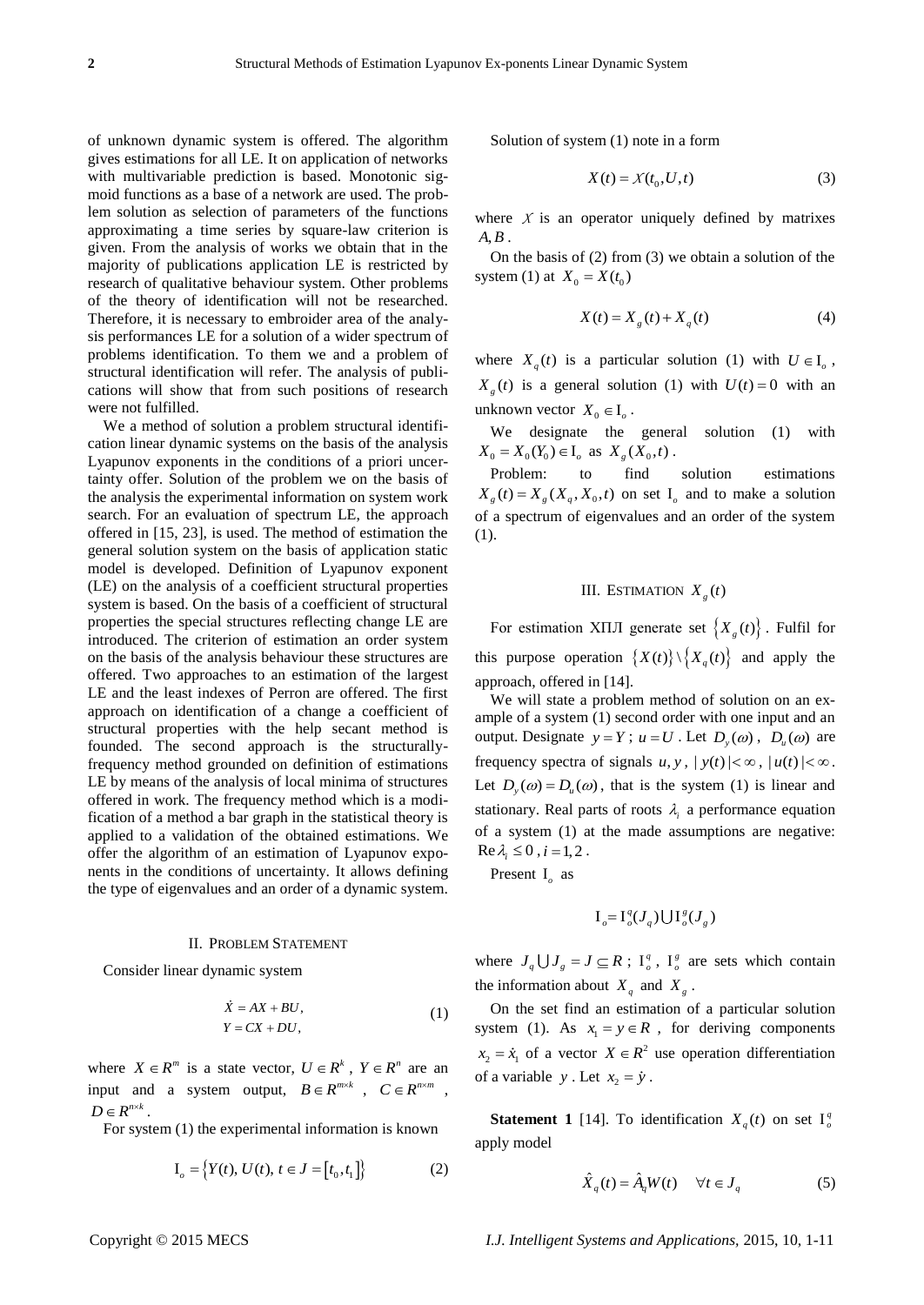where  $\hat{A}_q \in R^{2 \times 2}$  is a matrix of parameters of model,  $W = [u \ u']^{T}.$ 

The proof of statement 1 is grounded the account of phase shift between  $u'(t)$  and  $u(t)$ . Therefore we apply a least-squares method to deriving of a matrix  $\hat{A}_q$  and we ensure compensating for time delay in a system (1).

Properties of the model (5) depend on choice of interval  $J_q \subset J$ . The model is applicable and for a case  $m > 2$ .

We on the basis of the model (5) on set  $I_o^g$  define an estimation of a particular solution  $\hat{X}_q(t)$  of a system. Further we find an estimation of a general solution

$$
\hat{X}_g(t) = X(t) - \hat{X}_g(t) \quad \forall t \in J_g
$$

where  $\hat{X}_g(t) = [\hat{y}_g(t) \ \dot{\hat{y}}_g(t)]^T$ .

The offered approach is easy for generalizing from a multidimensional case.

Further, we consider a system (1) with one input *u* and an output *y* .

#### IV. ABOUT IDENTIFIABILITY OF MODEL (5)

Model (5) is applicable only to the certain limitations superimposed on an input of system  $u(t)$ . The input should be extreme nondegenerate restricted. This known demand to signals in identification problems. At level of a phase portrait *S* identifiability of system corresponds to closure *S* . It is not complicated to prove this demand. So, the structure  $S$  should have followed the property of identifiability.

The system (1) is  $h$ -identified if the structure  $S$  is closed, and the distance *h* between two opposite points *S* is not less  $\delta_h \left( \delta_h > 0 \right)$  for almost all  $t \in J_g$ .

## V. LE. SYSTEM COEFFICIENT OF STRUCTURAL **PROPERTIES**

We will apply Lyapunov exponents [24] to an estimation of a spectrum eigenvalues dynamic system (1). LE use as a system stability criterion. For a real-valued function  $h(t)$  LE defines as

$$
\chi[h] = \overline{\lim_{t \to \infty}} \frac{\ln |h(t)|}{t} \tag{6}
$$

where  $\lim_{t\to\infty}$  is a limit superior.

LE  $\chi_i$  (*i* = 1,*m*) solution of a stationary system (1) coincides with real parts of eigenvalues  $\lambda_i$  of a matrix A.

Let the estimation of the general solution  $X_g(t)$  of the

system (1) is known  $\forall t \in J_g$ . We suppose that the system is stable. Apply (6) to  $\hat{y}_g(t)$ 

$$
\chi\left[\hat{y}_g\right] = \overline{\lim_{t \to \tau}} \frac{\ln|\hat{y}_g(t)|}{t} \tag{7}
$$

where  $\overline{t} \in J_g$  is the maximum value t on the interval  $J_{g} \subset J$  .

 $\chi$   $\left[\hat{y}_g\right]$  is the largest LLE. If the limits (6) exist,  $\chi$   $[\hat{y}_g]$  is an estimation of a maximum eigenvalue of a matrix A. So,  $\chi \left[ \hat{y}_g \right]$  is an index of degree stability system (1). If  $m = 2$ , for  $\hat{y}_g$  obtain

$$
\chi \left[ \dot{\hat{y}}_g \right] = \overline{\lim_{t \to \bar{t}}} \frac{\ln \left| \dot{\hat{y}}_g \right|}{t}
$$

Also use an index

$$
\eta[h] = \lim_{t \to \infty} \frac{\ln|h(t)|}{t}
$$

where  $\lim_{t \to \infty}$  is a bottom limit. It is the Perron bottom index [25].

Further we show a mode of estimation  $\eta[h]$  and its interdependence with a system spectrum.

On the basis of the analysis  $\chi[\hat{y}_s]$ ,  $\chi[\hat{y}_s]$  and their transformations we algorithms of decision making about type of roots and a system order offer.

The idea of the application of Lyapunov exponents in identification problems is explained in [14, 23]. The offered approach on the analysis of a coefficient of structural properties (CSP) [14] is based. Further, we give development of the given method. Display at first interdependence between CSP and LE.

Introduce for system (1) index

$$
\rho(\hat{y}_g) = \rho_g = \ln|\hat{y}_g(t)| \quad \forall t \in \overline{J}_g \subset J_g
$$

where  $\bar{J}_g = [t_0, \bar{t}]$  define on the basis of (7).

Consider system with an input t and an output  $\rho(\hat{y}_g)$ . Introduce CSP for an estimation of structural properties this system

$$
k_s(t,\rho) = \frac{\rho(\hat{y}_s)}{t}
$$
 (8)

 $k<sub>s</sub>(t, \rho)$  is the basic variable for a computing of an index  $\chi[\hat{y}_g]$  on the interval  $\overline{J}_g$ . We consider  $k_s(t, \rho)$  as a transfer constant of a system with an input *t* and an out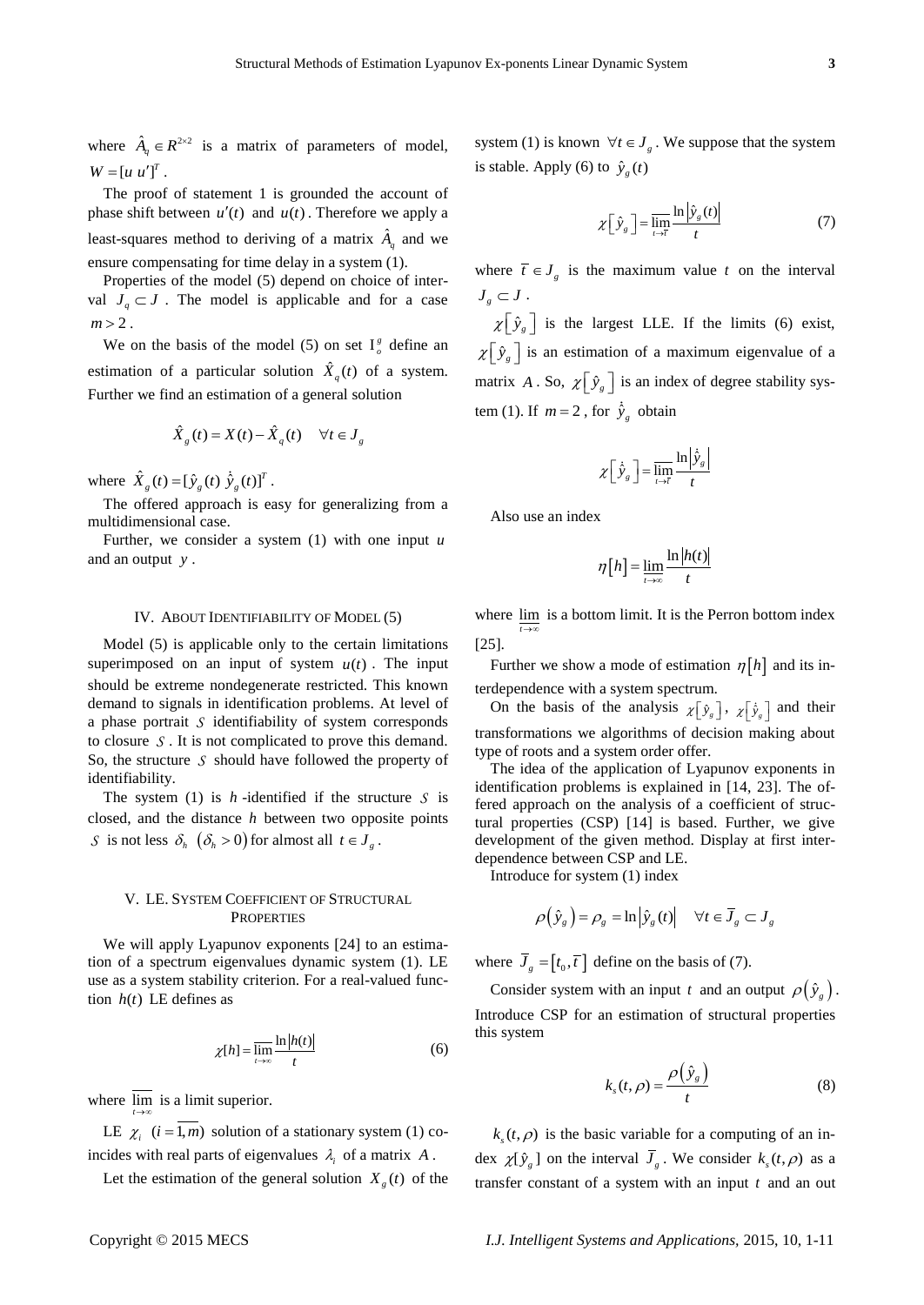put  $\rho(\hat{y}_g)$ . Further, we for an estimation of characteristic indexes will state a mode of application  $k_s(t, \rho)$ .

So, we between LE  $\chi \left[ \hat{y}_g \right]$  and a coefficient of structural properties  $k_s(t, \rho)$  on informational set  $I_{\rho} = \left\{ \rho(\hat{y}_{g}(t)), t \in \overline{J}_{g} \right\}$  showed interdependence.

Consider set

$$
\mathbf{I}_{g}\left(\hat{\mathbf{y}}_{g},t\right) = \left\{\hat{\mathbf{y}}_{g}\left(t\right),\,t\in\mathbf{J}_{g}\right\} = \mathbf{I}_{\hat{\mathbf{x}}_{g}}\left\{\left\{\hat{\mathbf{y}}_{g}\left(t\right)\,t\in\mathbf{J}_{g}\right\},\right\}
$$

which contains the data for a variable change  $\hat{y}_g$  in the interval  $J<sub>g</sub>$ .

We suppose that the system (1) is stable. Then  $\text{Re}(\lambda_i) \leq 0$ ,  $i = 1, m$ , where  $\lambda_i \in \sigma(A)$  is *i*-th eigenvalue of a matrix state.

Problem: on the basis of the analysis of sets  $I_{\rho}$ ,  $I_{g}$  a spectrum  $\sigma(A)$  of eigenvalues a matrix A system (1) and its order estimate.

Problem solution reduces to implementation of following stages.

1. Definition of an order system.

2. Definition of initial estimations for a spectrum of matrix *A* .

3. Development of an adaptive algorithm for an improvement of the estimations obtained at a stage 2.

Adaptive algorithms are obtained in [14]. Therefore, here they are not considered.

The basic difficulty of application of least-squares procedure is approximation  $\hat{y}_g(t)$  on the class of functions

 $\{e^{\lambda_i t}, i = \overline{1,n}\}\right\}$ .  $e^{\lambda_i t}$  nonlinearly depend from  $\lambda_i$ .

At a stage 2 we consider a type of roots of a dynamic system. Algorithms for decision making on the analysis of the structures reflecting properties LE are grounded. Further, we introduce these structures.

#### VI. STRUCTURES FOR ESTIMATION LE

Consider sets

$$
\mathbf{I}_{k_s} = \left\{ k_s \left( t, \rho \left( \hat{\mathbf{y}}_g(t) \right) \right), t \in \overline{J}_g \right\}
$$
  

$$
\mathbf{I}_{k'_s} = \left\{ k_s \left( t, \rho \left( \dot{\hat{\mathbf{y}}}_g(t) \right) \right), t \in \overline{J}_g \right\}
$$

Define on  $I_{k_s}$ ,  $I_{k'_s}$  map  $S_{k_{s,\rho}} \to I_{k_s} \times I_{k'_s}$ . The structure  $S_{k_{s,p}}$  of a time history of the indexes depending from LE, reflects. Consider on set  $I_{k'_{s}}$  the function describing a change of the first difference  $k_s(t, \rho(\hat{y}_g(t)),$ 

$$
\Delta k'_{s}(t) = k_{s} \left( t, \rho \left( \dot{\hat{y}}_{g}(t+\tau) \right) \right) - k_{s} \left( t, \rho \left( \dot{\hat{y}}_{g}(t) \right) \right)
$$

where  $\tau > 0$ .

Generate set  $I_{\Delta k'_s} = \left\{ \Delta k_s \left( t, \rho \left( \hat{y}_g(t) \right) \right), t \in \overline{J}_g \right\}$  and consider the structure  $\mathcal{SK}_{\Delta k'_{s,\rho}} \to I_{k_{s,\rho}} \times I_{\Delta k'_{s,\rho}}$ . Except structure  $\mathcal{SK}_{\Delta k'_{s,\rho}}$  consider transformation corresponding to it

$$
\mathcal{L}\mathcal{SK}_{\Delta k'_{s,\rho}} \to I_{k_{s,\rho}} \times B\Big(\mathrm{I}_{\Delta k'_{s,\rho}}\Big)
$$

where  $B(I_{\Delta k'_{s,\rho}}) \subset \{-1;1\}$  . Elements of binary set  $B(I_{\Delta k'_{s,\rho}})$  define as

$$
b(t) = \begin{cases} 1, & \text{if } \Delta k'_s(t) \ge 0, \\ -1, & \text{if } \Delta k'_s(t) < 0, \end{cases} \quad t \in \overline{J}_g
$$

**Remark 1.** For some class of systems on the basis of a change  $S_{k_{s,p}}$  we can choose limit superior boundaries in (7).

**Remark 2.** We define choice of a range function  $b(t)$  by convenience of its graphical analysis. Its defined for binary set {0;1} .

#### VII. ESTIMATION OF ORDER SYSTEM

We give a criterion of an estimation an order system (1) on the basis of the analysis properties of the structure  $\mathcal{L}\mathcal{S}\mathcal{K}_{\Delta k'_{s,\rho}}$  .

**Theorem 1.** The system  $(1)$  has an order *m* if function *b(t)* on the interval  $[t_0, t^*] \subset \overline{J}_g$   $(t^* \leq \overline{t})$  changes the sign  $m-1$  of times.

**Proof.** Consider a case of simple real roots. The system (1) is stable. Let  $S$  is a structure describing a phase portrait of a system (1) with output  $y \in R$  by means of function  $\Gamma_s$ :  $\hat{y}_g \rightarrow \hat{y}_g$ . System eigenvalues are arranged in decreasing order  $\lambda_1 > \lambda_2 > ... > \lambda_m$ . The phase trajectory at prevalence of each component  $e^{\lambda t} \in \hat{y}_g$  on some subinterval  $J_{\lambda_i} \subset J$  changes an angle of inclination. Such process can happen exactly  $m-1$  time. As function the  $\varphi(\hat{y}_g(t))$  depends from  $\hat{y}_g(t)$  each such change transform to a change of properties of structure  $LSK_{\Delta k'_{s,\rho}}$ .

We give one more proof of the theorem 1. Consider the system (1) with a stable matrix of a condition *A* . Eigenvalues matrix *A* are simple real and are arranged as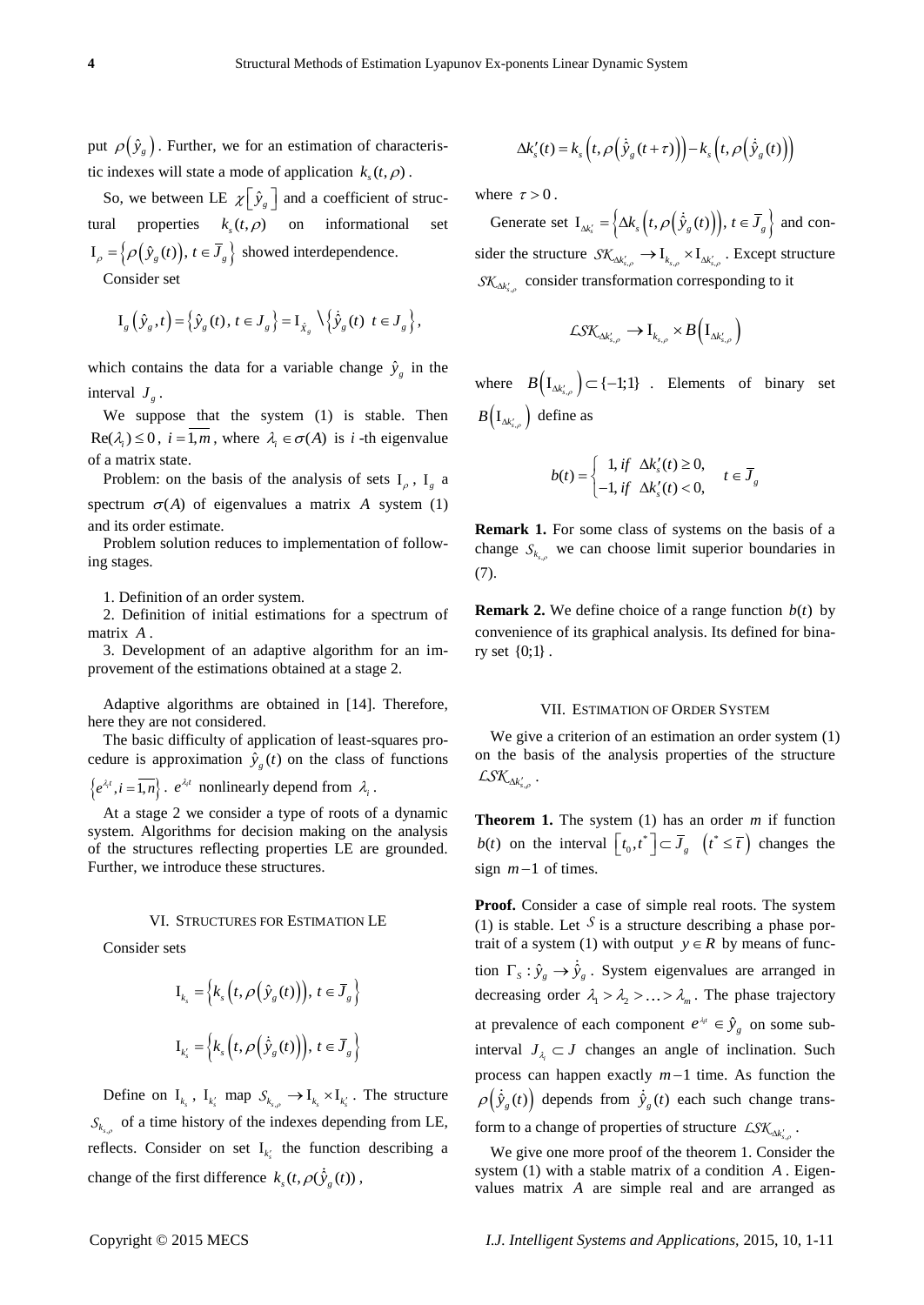*m* . Then [24] solution of the system (1) is "linean"  $\mathcal{L}^m(t)$  which is a part of linear space  $\mathcal{L}^m(t)$ . As the system is linear, for  $\mathcal{L}^{l_i}(t)$  fair an embedding [24]

$$
0 = \mathcal{L}^{l_0}(t) \subset \mathcal{L}^{l_1}(t) \subset \ldots \subset \mathcal{L}^{l_n}(t) \equiv \mathcal{L}^{m}(t)
$$

which we name a pyramid, where  $l_i$  is dimension  $\mathcal{L}^l$  (*t*).

Difference of two neighbouring lineans

$$
d\mathcal{L}_k = \mathcal{L}^{l_0}(t) \subset \mathcal{L}^{l_k}(t) \setminus \mathcal{L}^{l_{k-1}}(t)
$$

is a pyramid step. The step has weight  $m_k = l_k - l_{k-1}$ .

 $\frac{1}{4} \times \frac{5}{4} \times \frac{5}{16} \times \frac{3}{16} \times \frac{3}{16} \times \frac{3}{16} \times \frac{3}{16} \times \frac{3}{16} \times \frac{3}{16} \times \frac{3}{16} \times \frac{3}{16} \times \frac{3}{16} \times \frac{3}{16} \times \frac{3}{16} \times \frac{3}{16} \times \frac{3}{16} \times \frac{3}{16} \times \frac{3}{16} \times \frac{3}{16} \times \frac{3}{16} \times \frac{3}{16} \times \frac{3}{16} \times \$  $l_k$  is an number of basic solutions which contains  $\mathcal{L}^k(t)$ .  $\mathcal{L}^i(t)$  contains an index  $\lambda_m$  on an initial slice of time. At increase, *t* the solution passes to a pyramid step  $\mathcal{L}^{\prime}_2(t)$ . On  $\mathcal{L}^{\prime}_2(t)$  the index dominates  $\lambda_{m-1}$ . It calls a change of properties of the function  $b(t)$ . Further we apply an induction on steps of a pyramid to obtaining of all space  $\mathcal{L}^m(t)$ .

The theorem 2 is fair for a case of multiple roots.

So, application of structural methods allows obtaining estimation for order system (1). Theorem 1 has sufficient character and is applicable, not to all types of roots. In this case, apply the algorithms of decision-making offered in [14].

**Remark 3.** In [14] the algorithm of an estimation of an order the system, grounded on the analysis of CSP (1) is offered. The approach stated here is simpler in implementation.

#### VIII. ESTIMATION LE

The majorities of methods estimation LE is grounded on the analysis of time series and considers the a priori information on system. We offer two approaches to estimation LE in the conditions of uncertainty. The first approach explicates the ideas offered in [14]. It is grounded on analysis CSP and secant method. The second approach is grounded on the analysis of properties of structures  $SK_{k_{s,p}^{i}}$  which we introduce further.

## *A. Simple eigenvalues*

To obtaining of initial estimations for matrix eigenvalues *A* apply the following approach.

Let matrix eigenvalues *A* are arranged in decreasing order  $\lambda_1 > \lambda_2 > ... > \lambda_m$ . On the basis of (7), (8) we find an estimation of the largest eigenvalue  $\lambda_1$  of a matrix A

$$
\chi[\hat{y}_g] = \lambda_1 = \overline{\lim_{t \to \tilde{t}}} \frac{\ln|\hat{y}_g(t)|}{t}
$$
(9)

Because of evaluation errors  $\rho(t) = \rho(\hat{y}_g)$  can have a random character. Therefore we average procedure  $\rho(t)$ on some interval  $\overline{J} \subset J_g$ ,  $\overline{t} \in \overline{J}$  will apply to the definition  $\lambda_1$ . Another approach to estimation  $\lambda_1$  is possible. It is grounded in following operations. Consider the map  $\Gamma_{\rho}$ :  $t \to \rho$  to planes  $(t, \rho)$  and find a secant  $\bar{\gamma}_{\rho}$  [14, 15]

$$
\overline{\gamma}_{\rho} = \overline{\gamma}(t,\rho) = a_0^{\rho} + a_1^{\rho}t
$$

where  $a_0^{\rho}, a_1^{\rho}$  are the numbers defined by means of a least-squares method.

# **Statement 2** [14].  $\lambda_1 = a_1^{\rho}$ .

As  $\hat{y}_g(t)$  is a sum of exponential curves, sinusoids or secular terms, then  $\chi \left[ \hat{y}_g \right] \leq \lambda_1$ . Therefore, for definition of estimations  $\lambda_i$ ,  $i = 2, m$  will fulfil the additional analysis of function  $\chi\left[\hat{y}_g\right]$ .

Present  $\hat{y}_g(t)$  in a form

$$
\hat{y}_g(t) = c_1 e^{\lambda_1 t} + c_2 e^{\lambda_2 t} + \zeta_3 = c_1 e^{\lambda_1 t} \left( 1 + c_{12} e^{\Delta \lambda_{12} t} + \nu_3 \right) \tag{10}
$$

where  $v_3 = \zeta_3 e^{-\lambda_i t} / c_1$ ,  $\zeta_3$  is a sum of exponent with  $\lambda_i$  $(i \geq 3)$ ,  $\Delta \lambda_{12} = \lambda_2 - \lambda_1$ ,  $c_{12} = c_2 / c_1$ .

Consider  $1 + c_{12}e^{\lambda \lambda_{12}t}$ . We neglect an item  $v_3$  as it damps faster, than  $e^{\Delta \lambda_{12}t}$ . We will use an inequality  $a^2 + b^2 \ge 2ab$  and (10) we will transform to a form

$$
\hat{y}_g(t) \ge 2c_1 e^{\lambda_1 t} d_{12} e^{0.5 \Delta \lambda_{12} t}
$$

where  $d_{12} = \sqrt{c_{12}}$ . Then

$$
\rho(t) \approx \ln(2c_1) + \lambda_1 t + \ln(d_{12}) + 0.5\Delta\lambda_{12}t
$$
 (11)

Divide (11) on t. Then in an interval  $J_2 \subset J$  obtain

$$
\delta_2 = S_2(\rho(t))\Big|_{t=t_2} - \lambda_1 = 0,5\Delta\lambda_{12} \tag{12}
$$

where  $S_2(\rho(t))$  is an average value  $\rho(t)$  by means of an operator  $S_2$  on the interval  $J_2 \subset J$ .

From (12) we obtain

$$
\lambda_2 = 2\delta_2 + \lambda_1 \tag{13}
$$

We search for  $\lambda_i$  ( $i \ge 2$ ) of initials estimates. Therefore (13) apply to finding of other elements of a spectrum of a matrix A. Choice of an interval  $J_i$  and values  $\delta_i$ realize as follows.

Consider function  $v(t) = \rho(t)/t$ . Find a secant  $v(t)$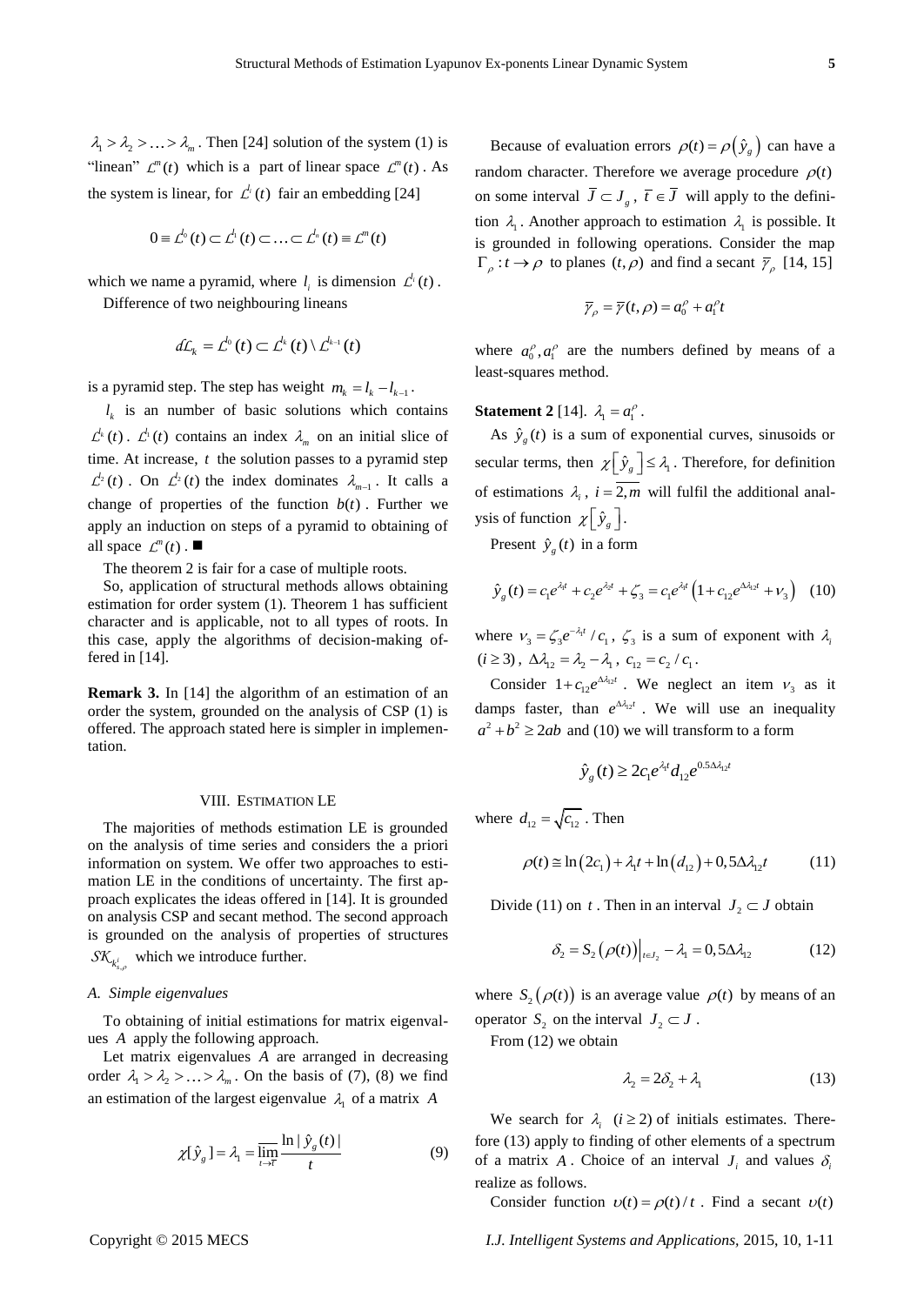$$
\overline{\gamma}(t,\nu) = a_o^{\nu} + a_1^{\nu}t
$$

and will introduce error function  $\delta(t) = v(t) - \overline{\gamma}(t, v)$ where  $a_0^{\nu}, a_1^{\nu}$  are the numbers defined by means of a least-squares method.

We analyze a change  $\delta(t)$  and we find intervals  $J_i \subset J$  on which function  $\delta(t)$  accepts local minima. We accept these values for magnitudes  $\delta_i$ . If it is necessary, to  $\delta(t)$  on  $J_i$  apply operation of an average  $S_i(\nu(t))$  and define  $\lambda_i$ 

$$
\lambda_i = 2\delta_i + \lambda_1 \tag{14}
$$

For decision making about the truth of the obtained estimations, we will introduce functions  $\mu_i(t) = e^{\lambda_i t}$  and we will compute a coefficient of determination  $r_{\hat{y}_g\mu_i}^2$ , where

$$
\hat{y}_g(t) = \sum_{i=1}^n a_{\mu,i} \mu_i(t)
$$

If  $r_{\hat{y}_{g\mu_i}}^2 \ge \kappa$ , where  $1 \ge \kappa > 0$  is some specified value we accept estimation  $\lambda_i$  on the initial. Otherwise, we consider other interval  $J_i$  and we apply (14) or value  $\lambda_i$ we correcting for observance of the specified condition. If function  $\delta(t)$  is monotone to finding  $\lambda_i$  the described method apply to  $\hat{y}_g(t)$ .

**Remark 4.** At estimation  $\lambda_i$  structure  $S_{k_{s,p}}$  or divide on two fragments  $S_{k_{s,\rho}} = S_{k_{s,\rho}}^1 \cup S_{k_{s,\rho}}^2$  $\mathcal{S}_{k_{s,\rho}}^{} = \mathcal{S}_{k_{s,\rho}}^{1} \cup \mathcal{S}_{k_{s,\rho}}^{2}$  .  $\mathcal{S}_{k_{s,\rho}}^{2}$ 2  $S_{k_{s,p}}^2$  apply to the definition of the largest LE. The fragment  $S_{k_{s}}^2$ 2  $S_{k_{s,\rho}}^2$  is defined for  $\forall t \geq \overline{t}$  on the interval  $t \in J_2 \subset J$ . All others LE by the fragment  $S_{k_{s,s}}^1$ 1  $S^1_{k_{s,p}}$  of structure  $S_{k_{s,p}}$  defined on  $\forall t \in J \setminus J_2$ , estimate.

**Remark 5.** Choice of an interval  $J_i$  for an estimation of values  $\delta_i$  realize on the base to the structure analysis  $\mathcal{L}\mathcal{S}\mathcal{K}_{\Delta k'_{s,\rho}}$  .

**Remark 6.** The problem of definition of indexes, less, than the largest LE, is linked with the theory of Perron bottom indexes [25]. The general approaches to their estimation, it is not offered.

So, the approach to the definition of initial estimations for a spectrum  $\sigma(A)$  of a matrix A in case of simple roots is offered.

#### *B. Multiples eigenvalues*

Note the general solution of the system (1) in case of multiple roots [26]

$$
\hat{y}_g(t) = \sum_{i=1}^{p} e^{\lambda_i t} P_i(t, s_i)
$$
\n(15)

where  $\lambda_i$  is a root of a multiplicity  $s_i$ ,

$$
s_1 + s_2 + \ldots + s_p = m
$$

 $P_i(t, s_i)$  is a polynomial of degree  $s_i - 1$ .

State a method of an estimation of a spectrum  $\sigma(A)$  on an example of one root  $\lambda_1$  of multiplicity  $s_1$ . In this case

$$
\hat{y}_g(t) = e^{\lambda_i t} (c_1 + c_2 t + \dots + c_{s_1} t^{s_1 - 1})
$$
\n(16)

Factor out  $t^{s_1-1}$  and apply the approach stated above. Then at enough big *t* obtain

$$
\chi\left[\hat{y}_g\right] = \lambda_1 + \overline{\lim_{t \to \bar{t}}} \frac{\ln\left(t^{s_1 - 1}\right)}{t} = \lambda_1 + \chi\left[t^{s_1 - 1}\right] \tag{17}
$$

Compute  $\chi[t^{s_1-1}]$  and from (17) obtain

 $\lambda_1 = \chi \left[ \hat{y}_g \right] - \chi \left[ t^{s_1 - 1} \right]$ 

So, the approach, allowing to identify a spectrum of system in case of one multiple eigenvalue is offered. In the presence of several multiple roots apply the offered approach and a method, stated in section VIII.A.

The following problem is definition of a multiplicity of a root  $s_1$ . To definition of an order of system apply the method offered in section VII. If the equation (15) or (16) is known, finding  $s<sub>1</sub>$ , not a problem. In our case, regular methods are not applicable. Therefore, we will state the approach grounded on the informational analysis of set  $I_{\rho}$  [14].

Introduce function  $d(t) = \rho(\hat{y}_g) / \rho(\dot{\hat{y}}_g)$ .  $\hat{y}_g(t)$  note as (15).  $d(t)$  in some points  $t \in J_g$  has features. Explain it to that in these points  $\hat{y}_g$  has local extremes. They call discontinuity  $d(t)$ . Further we consider functions  $e^{\lambda_t t}t^i$ ,  $(i = 1, 2, ...)$ , and we search such *i* at which the maxima  $e^{\lambda_i t} t^i$  coincides with a point of discontinuity of function  $d(t)$ . We suppose  $s_1 = i$ . Further we iterate the described procedure for other roots  $\lambda_i$ .

Function  $d(t)$  is monotonic in case of simple eigenvalues.

So, the basic indication of a presence of multiple roots in a system is loss of a monotonicity by function  $d(t)$ .

#### *C. Complex eigenvalues*

In this case, we in the system with disappearing amplitude observe periodic oscillations.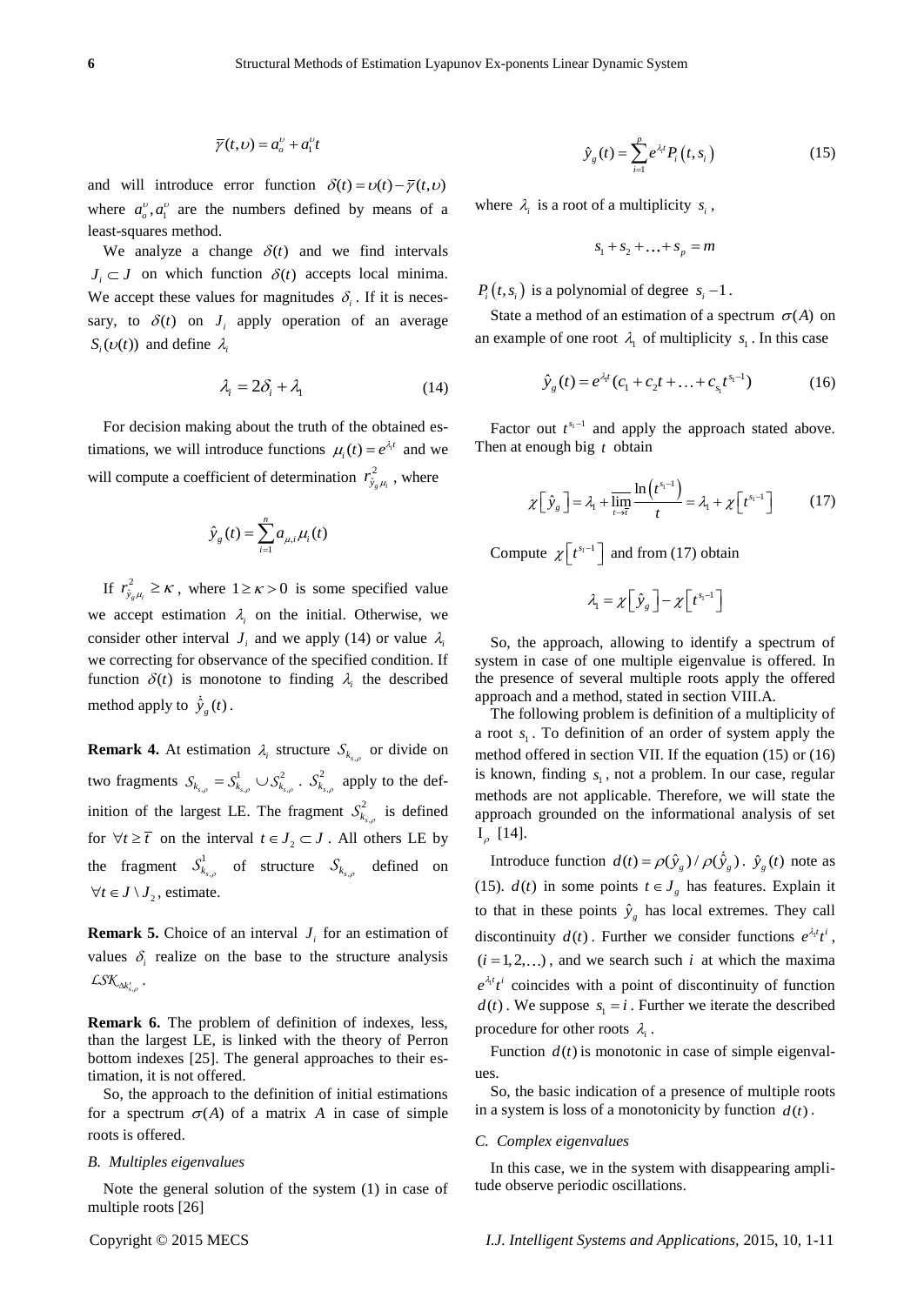Hence, function  $\rho(\hat{y}_g)$  has a periodic component. On the basis of phase of its change, we will define an oscillation frequency  $\omega$ . System eigenvalues  $\lambda_i = -\alpha_i \pm j\omega_i$ . Apply the method stated in section VIII.A to estimation  $\alpha_i$ .

## *D. Imaginary eigenvalues*

The transformed state vector  $X_g(t)$  of system (1) at  $\lambda_i = \pm j\omega_i$  is contained in sustained vibrations. The secant  $\overline{\gamma}(t, \rho) = a_0^{\rho} + a_1^{\rho} t$  map  $\Gamma_{\rho} : t \to \rho$  in space  $(t, \rho)$ has  $a_1^{\rho} \approx 0$ . System order estimate by means of theorem 1.

So, fairly following statement.

**Statement 3.** Consider the set obtained as a result of handling of experimental data  $I_0$ , and function  $d(t)$ . Then:

i) function the system (1) has simple eigenvalues if  $d(t)$  is a monotone;

ii) the system (1) has complex eigenvalues if function  $d(t)$  contains a periodic disappearing component;

iii) the system (1) has multiples eigenvalues if in some points  $t \in J_g$  the monotonicity condition  $d(t)$  is violated;

iiii) systems (1) has imaginary eigenvalues if function  $d(t)$  contains a periodic component.

Statement 3 gives criteria for application offered above methods.

#### IX. DECISION MAKING ABOUT TYPE OF ROOTS

In section VIII we have offered criterion of decisionmaking about type of roots of the system (1). It is grounded on the analysis of a variation a function  $d(t)$ . If the system has imaginary or complex eigenvalues introduce additional criteria. How criterion uses a phase portrait of a system which is obtained on the basis of a vector estimation  $X<sub>g</sub>$ . Another approach is grounded on the analysis of special structures. Further, we consider the given approach.

The approach is grounded on the analysis of a change a phase portrait of a system in a special space. As shown at the proof of theorem 1, system eigenvalues influence on a character of a change structure *S* . For this purpose, we introduce special structure  $\mathcal{SK}_{k_{s,\rho}^i}$  for decision making about a system spectrum  $\sigma(A)$ . Estimations of numbers  $\lambda_i$  are a summary of the analysis of structure.

Consider structures  $\mathcal{SK}_{k_{s,p}^i} \to I_{k_s} \times I_{k_s^i}$  and  $\mathcal{LSK}_{\Delta k'_{s,p}}$ where *i* designate *i*-th a derivative  $\hat{y}_g(t)$ ,

$$
\mathbf{I}_{k_s^i} = \left\{ k_s \left( t, \rho \left( \hat{y}_g^{(i)}(t) \right) \right), t \in \overline{J}_g \right\}
$$

The largest LE  $\chi_l$   $\left[\hat{y}_g\right]$  is located in the left part of the structure  $SK_{k_{s,p}^{i}}$ . All other indexes  $\chi_{i} \left[ \hat{y}_{g} \right]$  coincide with bottoms indexes of Perron  $\eta_i \left[ \hat{y}_g \right]$  and are located to the right of  $\chi_l$   $\left[\hat{y}_g\right]$ . On  $\mathcal{SK}_{k^i_{s,\rho}}$   $\chi_l$   $\left[\hat{y}_g\right]$  correspond to local minima of the curve describing a modification of the structure. The disposition of minima on  $\mathcal{SK}_{k_{s,p}^{i}}$  coincides with a change of sign structure  $LSK_{\Delta k'_{s,o}}$ . As a result we will obtain set  $\mathcal{M}_{LE} = \left\{ \hat{\lambda}_1, \hat{\lambda}_2, \dots, \hat{\lambda}_m \right\}$  where  $\hat{\lambda}_i$  is estimation *i* -th eigenvalue  $\lambda_i$  of a matrix A system (1). We will consider an example of structure  $\mathcal{SK}_{k_{s,\rho}^{i}}$  further.

**Theorem 2.** If systems (1) is stable and have simple eigenvalues structures  $\mathcal{SK}_{k_{s,p}^i}$ ,  $i = \overline{1,m}$  contain the information on Lyapunov exponents.

**Proof.** Consider system (1) with  $y \in R$ . *y* we will note in a form

$$
y(t) = \sum_{i=1}^m c_i e^{\lambda_i t}
$$

As  $\lambda_1 > \lambda_2 > ... > \lambda_m$ , by means of structure  $SK_{\lambda_{s,o}^1}$  we will obtain the information on the largest  $\chi_l \left[ \hat{y}_g \right] = \lambda_l$ and the least  $\eta \left[ \hat{y}_g \right] = \lambda_m$  LE. The estimation  $\eta \left[ \hat{y}_g \right]$  is equal to a value of a local minimum  $\mathcal{SK}_{k_{s,p}^1}$ . It follows from the proof of theorem 1. The analysis  $\mathcal{SK}_{k_{s,p}^2}$  gives the information about  $\lambda_1$  and  $\lambda_{m-1}$ . We obtain estimations for everything  $\chi_i \big[ \hat{y}_s \big]$  , analyzing  $\mathcal{SK}_{k_{s,\rho}^i}$  .

As we consider stable system (1) we only on negative values  $I_{k_s}$  find a solution. To confirmation of the obtained solution apply a method of histograms. Construct for each informational set  $I_{k_s}, I_{k_s^i}$  the bar chart  $\mathcal{H}_{k_s}, \mathcal{H}_{k_s^i}$ reflecting distribution of obtained indexes  $\chi_i \left[ \hat{y}_g \right]$ . Maximum value of function  $H$  on a bar chart corresponds to an index  $\chi_l\left[\hat{y}_g\right]$ , and  $\chi_l\left[\hat{y}_g\right]$  correspond minimum values  $H$ . These results give affirmation of classification of Lyapunov exponents for dynamic system.

In this the essence of the offered structurally-frequency method consists.

**Remark 7.** For elimination "false" LE on  $\mathcal{H}_{k_s}$ ,  $\mathcal{H}_{k_s}$  use analysis of properties structure  $LSK_{\Delta k'_{s,\rho}}$ .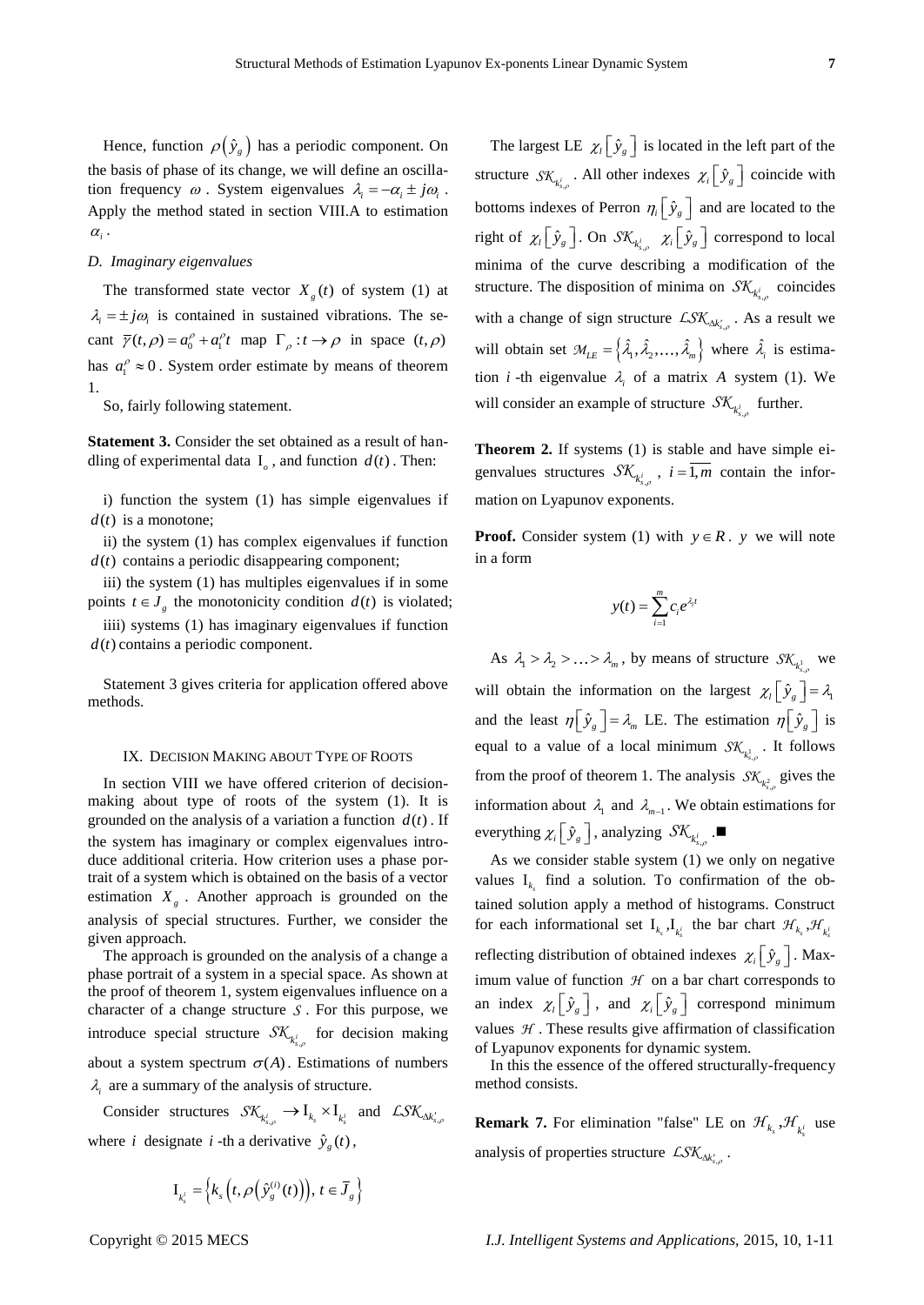#### X. PROCEDURE OF DEFINITION LYAPUNOV EXPONENTS

Methods and the algorithms offered in work are the basis of an approach to structural identification of linear dynamic systems. Generalizing the obtained results, we offer a procedure of structural identification. It is grounded on definition of Lyapunov exponents. Unlike the majority of the existing approaches, the offered approach allows to estimate type and dimension LE. Procedure uses non-traditional algorithms of decision-making about LE.

Procedure *CLE* .

1. Obtaining of set for definition LE. We use the results obtained in section 3. Apply statement 1 and obtain a variable  $X_g(t)$ .

2. An estimation of identifiability dynamic system. Construct a phase portrait of a system (1) and validate a condition *h* -identifiability of system.

3. Definition of coefficients structural properties system (1) on a set  $I_g(\hat{y}_g,t)$ .

4. Obtaining of structures  $\mathcal{LSK}_{\Delta k'_{s,\rho}}$ ,  $\mathcal{SK}_{\Delta k'_{s,\rho}}$ .

5. An estimation of an order system. Analyze  $\text{LSK}_{\Delta k'_{s,\rho}}$ 

and apply the theorem 1.

6. Analyze function  $d(t)$  and make a solution to type of roots dynamic system (1). We apply results of section 8 at this stage.

7. Decision-making about type LE. We apply a structurally-frequency method to the analysis of structures  $SK_{k_{s,p}^{i}}$ . The analysis  $SK_{k_{s,p}^{i}}$  gives estimations for all spectrum of characteristic Lyapunov indexes. Fulfil check of the obtained estimations on the basis of construction the special class of frequency distributions.

#### XI. RESULTS OF SIMULATION

Consider application theorem 1 for estimation an order of a system (1) with one input and an output. We for fulfilment of a condition of identifiability use a sinusoidal signal as an input. Obtain set  $I_0 = \{u(t), y(t)\}\.$  Estimations of an output  $y_g(t)$  by means of a method offered in section 3 are obtained. On Fig.1 results of identification of an order for system (1) are presented with

$$
A = \begin{bmatrix} 0 & 1 & 0 \\ 0 & 0 & 1 \\ -6 & -11 & -6 \end{bmatrix}, \ \sigma(A) = (-1, -2, -3).
$$

The set  $\left\{\hat{y}_g(t), 0 \le t \le 16s\right\}$  by means of the approach offered in section 3, is obtained. Generate sets  $I_{\Delta k'_s}$ ,  $I_{k_s}$ ,  $I_{k_s^i}$ ,  $i = 1, 2$  on the basis of handling  $\hat{y}_g(t)$ . We will show

results of an estimation of an order of the system on Fig.1.

From Fig.1 we see that the structure  $LSK_{\Delta k'_{s,p}}$  changes a sign doubly. Therefore, the system has the third order. In the figure we have applied following designations

$$
k_{s} = k_{s}(t, \rho), \ k_{s}^{1} = k_{s}\left(t, \rho\left(\hat{\dot{y}}_{g}(t)\right)\right)
$$

$$
k_{s}^{2} = k_{s}\left(t, \rho\left(\hat{\dot{y}}_{g}(t)\right)\right)
$$

On Fig.1 we have selected set  $M_{LE}$ , and digits 1, 2, 3 we have marked out estimations of eigenvalues  $\lambda_i$  . *i* = 1,2,3. We constructed bar charts of distributions numbers  $\hat{\lambda}_i$  (Fig.2) for validation of the obtained solutions. On Fig.2 we showed frequencies of hits values  $k_s$ ,  $k_s^1$ ,  $k_s^2$  in the set intervals (bins) and set  $M_{LE}$ . As the system is stable, we consider frequencies  $f_i$  only for negative values of bins  $k_s^i$ . From Fig.1, 2 obtain following the set of eigenvalues system  $M_{LE} = \{-0.9; -2.16; -3.16\}$ . Considering the remark 7, eliminate value –4. Fig.1. anges<br>
brder.<br>  $\alpha$ , 2, 3<br>  $\alpha$ lues<br>
stions<br>
solu-<br>  $\alpha$ s  $k_s$ , stee<br>
y for<br>  $\alpha$ <br>
blow-<br>
ystem<br>
rk 7,<br>  $b(t)$ *M*<br> *Me* constructed be<br> *Me* constructed b<br> *Hig.2)* for validati<br> *A* expect intervals (bir<br> *A* expect intervals (bir<br> *A* expect intervals (bir<br> *A* expect of<br> *A* expect of<br> *A* expect of<br> *A* expect of<br> *A* expect



Fig.1. Estimation of an order and roots of the system of the third order



Fig.2. Bar chart of distribution simple roots system of the third order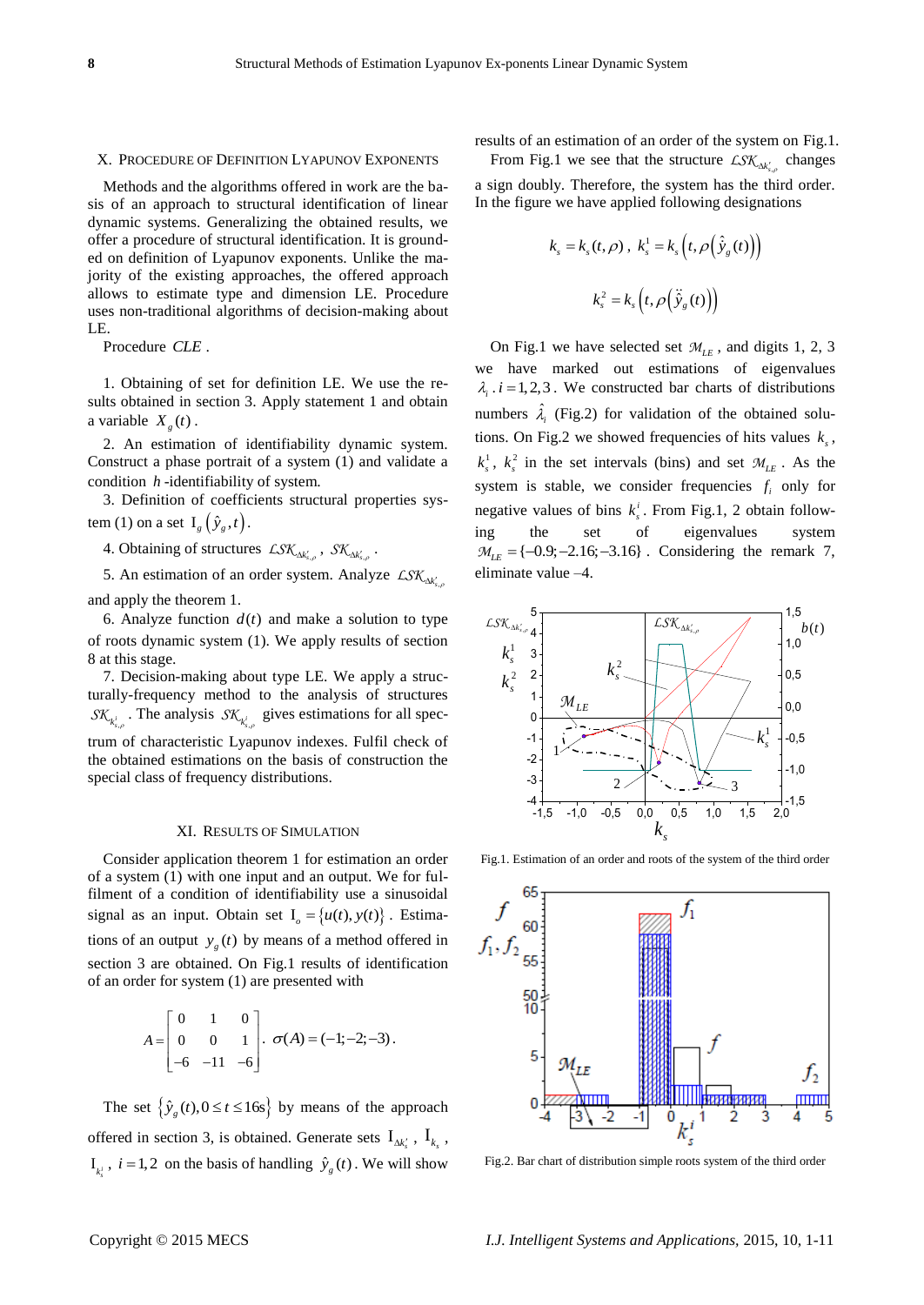

Fig.3. Estimation of roots for system of the second order with imaginary roots



Fig.4. Distribution of imaginary roots system the second order



Fig.5. Structures for an estimation of an order of system with complex roots  $(m=2)$ 

We showed on Fig.3 results of identification a spectrum eigenvalues system (1) second order with  $\sigma(A) = (-2i; 2i)$ . The input has a sinusoidal form. It gives condition fulfilment *h* -identifiabilities. We will not show a matrix of a condition *A* of the system. On the base  $\sigma(A)$  obtain a Frobenius matrix not a problem. From the Fig.3 we see that the system has no real roots. The system order is equal to two. We observe oscillations

 $\frac{1}{2}$  largest LE is equal to null. It coincides with system paof the structure  $\mathcal{SK}_{k_{s,p}}$  about a coordinate origin. It is an indication of imaginary roots. On a bar chart (Fig.4) the rameters.

> The method of an estimation an imaginary part roots by means of secants is described in [14].

> On Fig.5 we will show results of identification system the second order with complex roots

$$
A = \begin{bmatrix} 0 & 1 \\ -2 & -2 \end{bmatrix}, \ \sigma(A) = (-1+i, -1-i)
$$



Fig.6. Frequency function of distribution values imaginary roots



Fig.7. Structures for an estimation of an order non-stationary system

The analysis of a change a function  $b(t)$  gives an estimation of an order system  $m = 2$ . We about the value  $k_s(t, \rho) = -1$  (corresponds to value of a real part of a root) observe oscillations with decreasing amplitude. So, the structure  $LSK_{\Delta k'_{s,\rho}}$  confirms presence of complex roots. Distribution function of values  $k<sub>s</sub>$  shows on Fig.6. It confirms the presence of a complex root and will show oscillations about value -1.

On Fig.7 show results of identification eigenvalues non-stationary system of the second order with

$$
A = \begin{bmatrix} 0 & 1 \\ a_1(t) & a_2(t) \end{bmatrix}, \ a_1(t) = -3 + 0.2\sin(0.02\pi t)
$$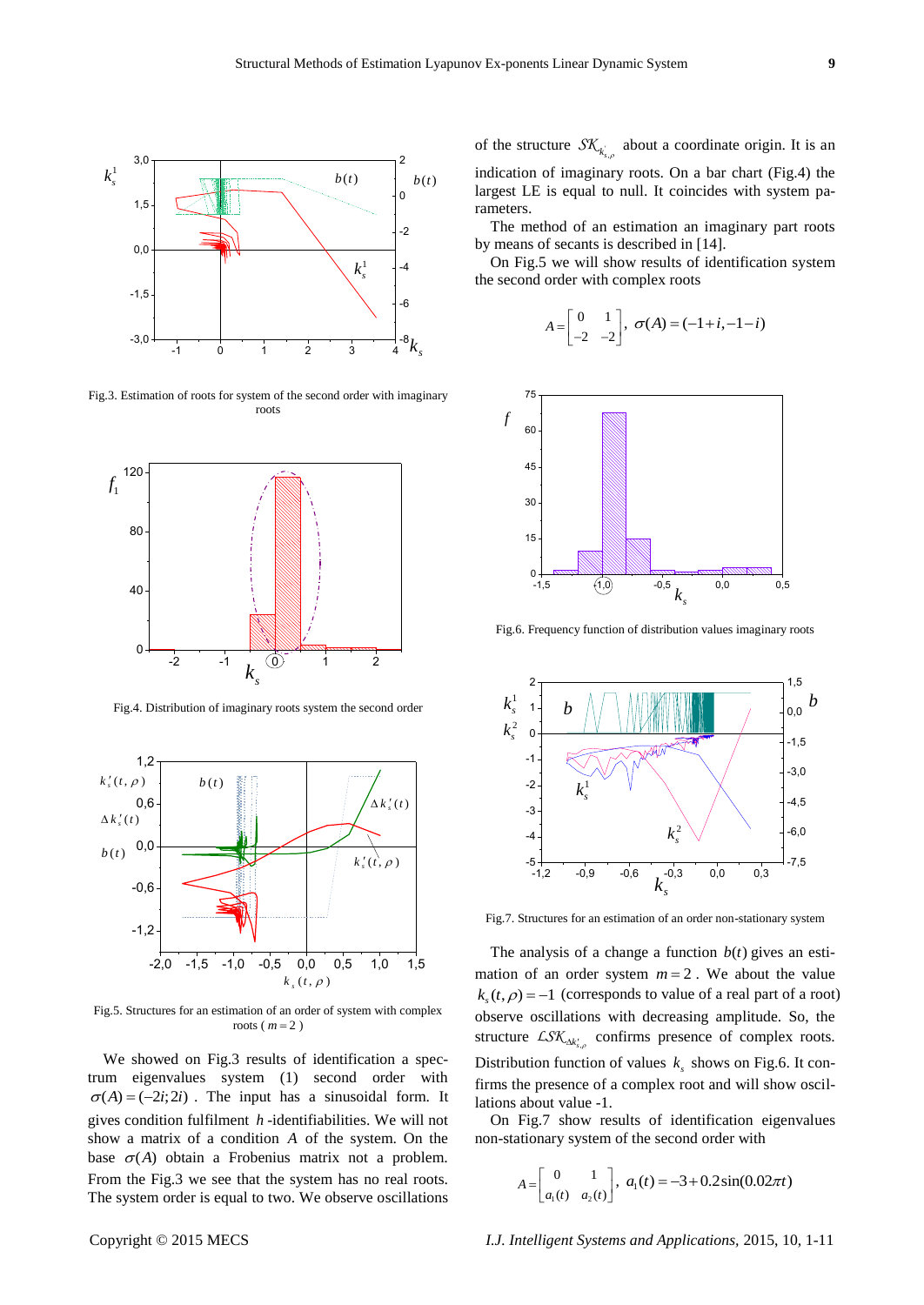## $a_2(t) = -4 + 0.3\sin(0.04\pi t)$

Spectrum  $\sigma(A) = ([-1.32; -0.81], [-3.47; -2.38])$ . The analysis of a variation the function  $b(t)$  gives an estimation of an order system  $m = 2$ . On Fig. 7 we use the same designations, as on Fig. 1. The analysis of change functions  $k_s^1(t)$ ,  $k_s^2(t)$  will show that we can obtain estimations for largest LE. Obtain for  $\lambda_1$  an interval estimation  $[-0.89; -1.14]$ . Mean value  $\lambda_1$  on the interval is -1. The obtained results explain that the pyramid  $\mathcal{L}^2(t)$  has no fixed steps. It does not allow to obtain constant value of an eigenvalue for pyramid steps. The structurallyfrequency method gives a Perron bottom indexes as 3.68 . This estimation is underrated. But the given method confirms its existence. We have offered an explanation of the obtained results. Therefore, the offered methodology for the considered class systems should be in addition researched.

We do not present results of an application of the procedures offered in section 8. They are considered in [14, 27]. Construct model for a variable  $\hat{y}_g$  for check of the obtained spectrum  $\sigma(A)$  and estimate its adequacy. Apply static model the class of functions  $e^{\hat{\lambda}t}$  and to estimate

its adequacy. Results of simulation confirm efficiency of the offered

methods, structures and procedures.

#### XII. CONCLUSION

The approach to structural identification of linear dynamic systems on the basis of the analysis Lyapunov exponents in the conditions of uncertainty is offered. The method of deriving the general solution of a system on the basis of an application a static model is developed. The coefficient of structural properties of a system for an estimation of Lyapunov exponents is used. The special structures reflecting change LE, on the basis of a coefficient of structural properties, are introduced. The criterion of an estimation of an order of a system on the basis of the analysis of behaviour of these structures is offered.

In work is offered two approaches to an estimation of the largest Lyapunov exponent and the Perron bottom indexes. The first approach to identification of a change in a coefficient of structural properties with the help secant method for various classes of roots is grounded. The second approach is the structurally-frequency method grounded on obtaining of estimations indexes Lyapunov and Perron by means of the analysis of local minima of structures offered in work. The frequency method which is a modification of a method a bar graph in the statistical theory is applied to a validation of the obtained estimations. Results of simulation confirm effectiveness of the offered methods, structures and procedures.

#### **REFERENCES**

[1] N.N. Karabutov, "Structural identification of nonlinear

static system on basis of analysis sector sets. International journal intelligent systems and applications," 2013, vol.6, no. 1, pp. 1-10.

- [2] I.V. Prangishvili, V.А. Lototsky, K.S. Ginsberg, and V.V. Smoljaninov, "Identification of systems and a control problem: on a path to modern system technologies," *Control problems*, 2004, no. 4, pp. 2-16.
- [3] T. Bohlin, and S.F. Graebe, "Issues in nonlinear stochastic grey box identification," *International journal of adaptive control and signal processing*, 1995, vol. 9, no. 6, pp. 461– 464.
- [4] Proceedings of the VIII International Conference "System Identification and Control Problems" SIC'PRO '08. Moscow, January 26-30, 2009. Moscow: V.A. Trapeznikov Institute of Control Sciences. Moscow: IPU RAN, 2009.
- [5] Proceedings of the XI International Conference "System Identification and Control Problems" SIC'PRO '12. Moscow, January 26-February 02, 2012. Moscow: V.A. Trapeznikov Institute of Control Sciences, 2015. Moscow: IPU RAN, 2012.
- [6] H. Adeli, and X. Jiang, "Dynamic Fuzzy Wavelet Neural Network Model for Structural System Identification," *[Journal of structural engineering](http://ascelibrary.org/journal/jsendh)*, 2006, vol. 132, no. 1, pp.102-111.
- [7] R. Babuška, H. [Verbruggen,](http://www.sciencedirect.com/science/article/pii/S1367578803000099) "Neuro-fuzzy methods for nonlinear system identification," *Annual reviews in control*, 2003, vol. 27, no. 1, pp. 73-85.
- [8] J. Ghaboussi, Jr.J. Garrett Jr.J., and X. Wu, "Knowledge based modeling of material behavior with neural networks," *Journal of engineering mechanics*," 1991, vol. 117, no. 1, 132~153.
- [9] F.A. Guerr[aa,](http://www.sciencedirect.com/science/article/pii/S0960077906005443#aff1) and L. Coelho, "Multi-step ahead nonlinear identification of Lorenz's chaotic system using radial basis neural network with learning by clustering and particle swarm optimization." *Chaos, Solitons and Fractals*, 2008, vol. 35, no. 5, pp. 967-979.
- [10] S. Srivastava, M. Singh, M. Hanmandlu, and A.N. Jha, "Modeling of non-linear systems by FWNNs and their intelligent control," *International journal of adaptive control and signal processing*, 2005, vol. 19, no. 7, pp. 505-530.
- [11] N.V. George, and G. Panda, "Development of a novel robust identification scheme for nonlinear dynamic systems," *International journal of adaptive control and signal processing*, Article first published online: 16 MAR 2014.
- [12] X. Xu, C. Wang, and F.L. Lewis, "Some recent advances in learning and adaptation for uncertain feedback control systems," *International journal of adaptive control and signal processing*, 2014, vol. 28, no. 3-5, pp. 201-204.
- [13] W. Yu, "Nonlinear system identification using discretetime recurrent neural networks with stable learning algorithms," *Information Sciences*, 2004, vol. 158, pp. 131–147.
- [14] N.N. Karabutov, *Structural Identification of Systems. The Analysis of Information Structures*. Moscow: URSS/ Librokom, 2009.
- [15] N.N. Karabutov, *Structural identification of static objects: Fields, structures, methods*. Moscow: Librokom, 2011.
- [16] N.N. Karabutov, *Methods of structural identification nonlinear plants*. Saarbrucken: Palmarium Academic Publishing, 2014.
- [17] K. Thamilmaran, D.V. Senthilkumar, A. Venkatesan, and M. Lakshmanan, "Experimental realization of strange nonchaotic attractors in a quasiperiodically forced electronic circuit," *[Physical Review E](http://pre.aps.org/)*, 2006, vol. 74, no. 9, pp. 036205.
- [18] R. Porcher, and G. Thomas, "Estimating Lyapunov exponents in biomedical time series," *Physical Review E*, 2001, vol. 64, no. 1, pp. 010902(R).